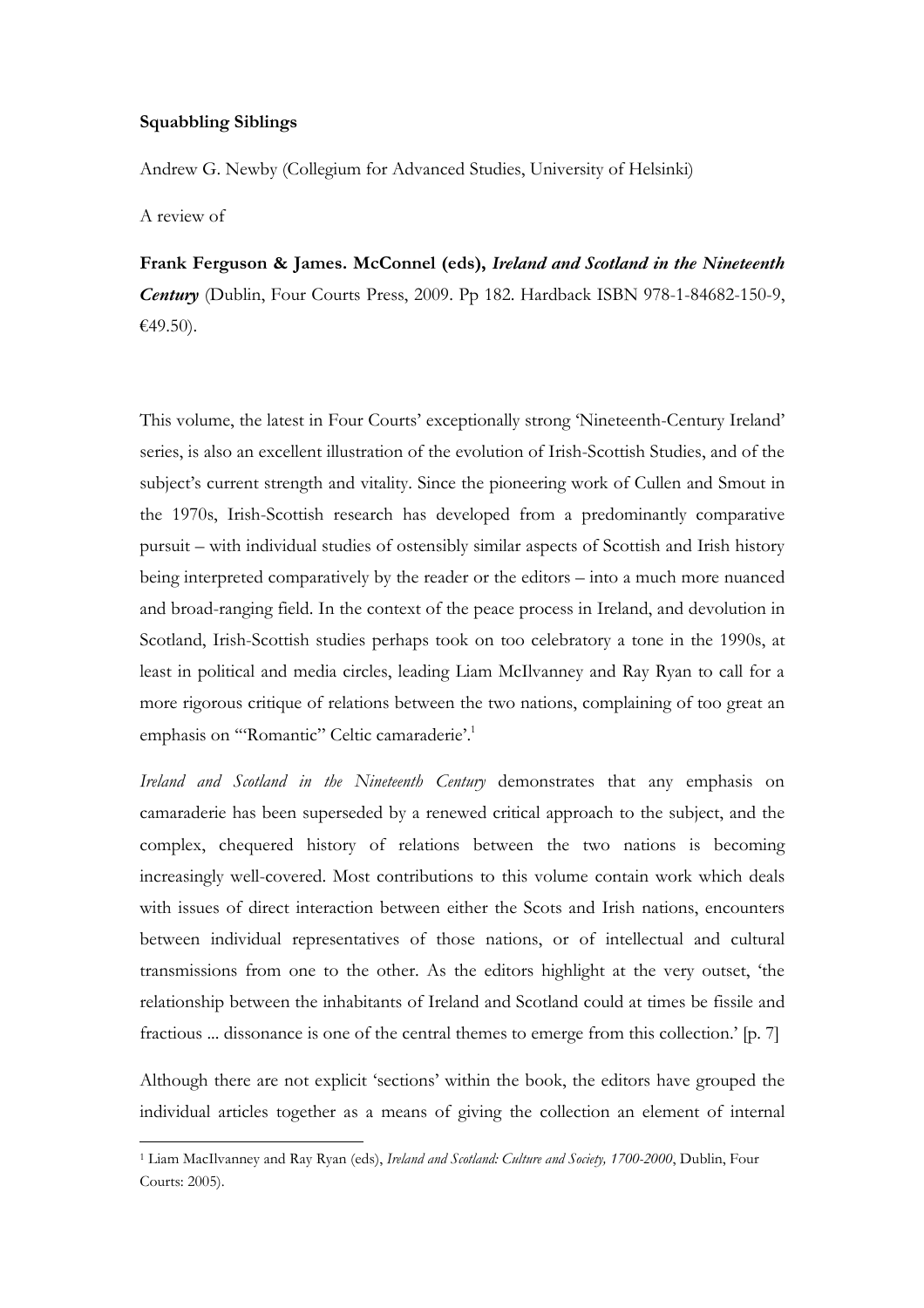coherence. The first three contributions are linked by a sense of mutual suspicion, competition or antipathy between Scotland and Ireland. Kevin James' account of late Victorian Irish tourism is well-chosen as an opening contribution, as it highlights a consistent theme of the relationship between Ireland and Scotland for much of the nineteenth century: that of squabbling siblings fighting for London's attention. It might be inferred that Ireland's contention that she was 'in no degree inferior' to the Scottish Highlands as a tourist destination hints at the realisation of fighting a losing battle against a tourist industry which was already well-oiled by mid-century. And yet, Edinburgh's urban elites also looked askance at what they perceived as preferential treatment for Dublin as a 'national capital' during the Victorian era. Clare Norcio's chapter on technological exchange in Ulster underlines the great esteem in which Scottish agriculturalists were held in the early 1800s. Scottish farming expertise was used throughout northern Europe at this time, with Ulster having particularly strong intellectual and technological exchange. However, the preference for Scottish estate managers in some parts of Ulster – most notoriously Derryveagh in the 1860s – shows that the Scottish connection had the power to create tension and division, as well as reinforce bonds between Protestant communities on both sides of the North Channel. S. Karly Kehoe's innovative study of Catholic women religious makes a significant contribution both to Scottish Catholic history, and to Scottish gender history. In building on some of the pioneering work of, for example, Martin Mitchell and Bernard Aspinwell, Kehoe unpicks some of the complexities of Victorian Scottish / Irish identities, and does an especially good job of demonstrating the differences and tensions between Scottish Catholic and Irish Catholic identities. Kehoe's contention is that the 'presence of Sisters and nuns generally tended to enhance external opinions about the progress of Catholic community' (p. 39)

The second loose grouping of essays focuses on an element of cultural exchange between Scotland and Ireland, that of Presbyterianism. Andrew Holmes sets the context with an account of Irish Presbyterian commemorations of their Scottish roots. This is followed by Frank Ferguson's essay on Scottish identities in the writing of two Irish authors, a valuable account which highlights some of the stereotypes which existed in the late eighteenth- and early nineteenth-centuries, which of course persisted long afterwards. The analysis of Drummond's 1811 poem, *The Giant's Causeway*, is fascinating as it hints at the dichotomy between Irish 'Celtic' identity and Scottish 'Gothic' or 'Scandinavian' identity. Almost contemporaneously, Scott's The Antiquary, which contains some of the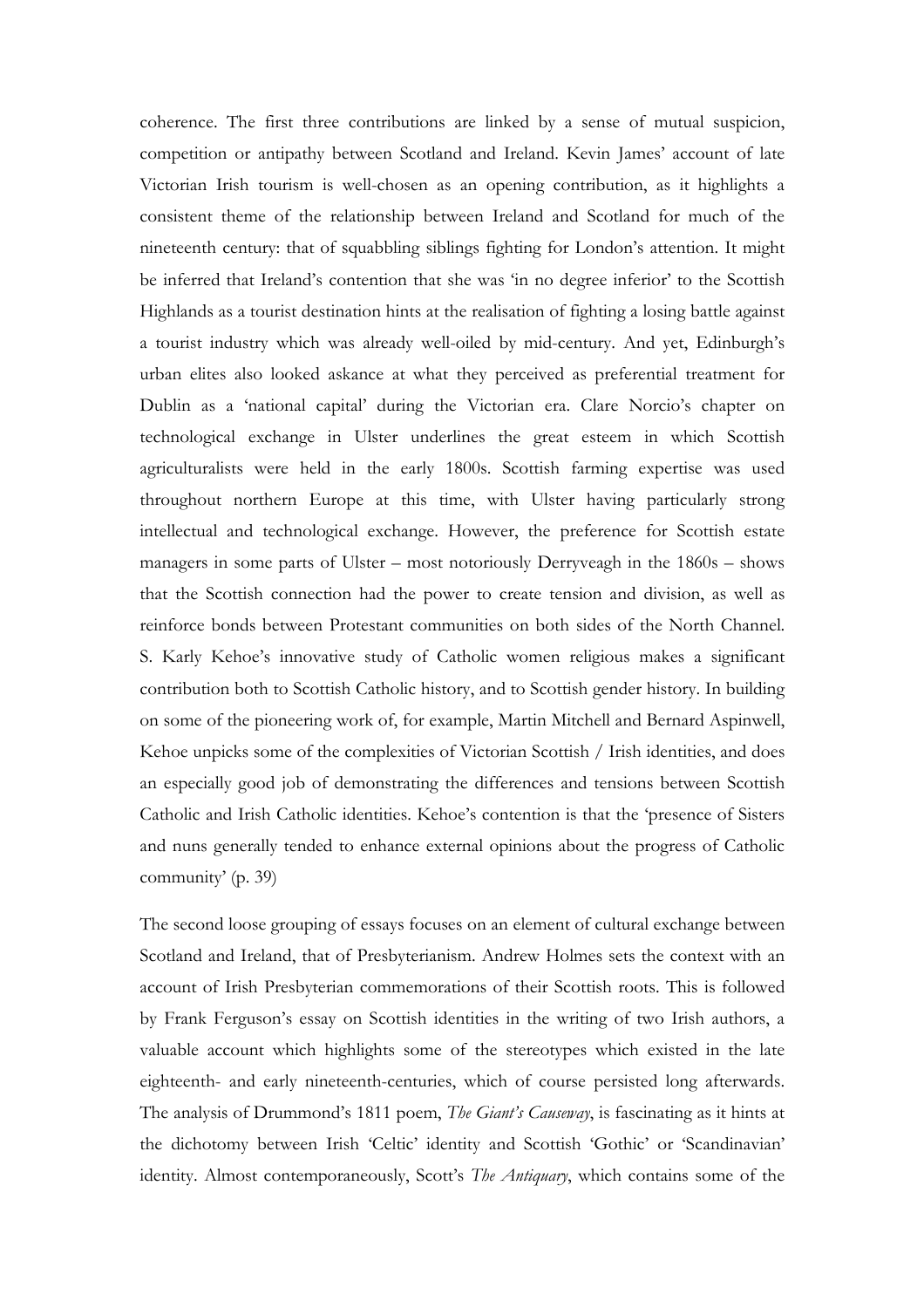same themes, and Scandinavian writers such as Tegnér and Geijer were helping to popularise the Viking past throughout Europe. This poem not only demonstrates the way in which literary constructions were influenced by  $-$  and later influenced  $-$  general stereotypes of Celtic / Norse identity in the nineteenth century, it shows that Drummond, and contemporary Irish-Scottish literature, can be perceived as part of a northern European literary tradition. Scots-Irish Presbyterian identity is also tackled by Patrick Maume in a chapter on Coleraine-born poet, William McComb. Peter Gray's chapter on one of the leading Presbyterians in nineteenth-century Scotland, Thomas Chalmers, and his plans for the alleviation of Irish poverty, builds on the theme of Scottish-Irish Presbyterian connections. Well known as an active advocate of Scottish poor relief, and of attempting to create a 'Godly Commonwealth' among the poor of Glasgow, Chalmers' role in attempts to reform the Irish Poor Law have not previously been recognised. In arguing for a system along the lines of his Scottish experiment, Chalmers was undoubtedly arguing that the Scottish system of poor relief was more successful than that of England, but also that – particularly based on his alleged experience of Irish immigrants in Glasgow – it would be more suitable for the poor of Ireland. In ameliorating the condition of the Irish paupers, moreover, the moral state of the people would be raised.

Matthew Potter presents a genuinely comparative chapter on local politics, and as ever the contrasts provide much of the most interesting material. One of the important themes to emerge is the idea that the operation of many aspects of Scottish life were 'decentralised' (from London), contrasting with a highly centralised system in Ireland, which saw the role of 'Irish local authorities become much more marginal than that of their counterparts in Scotland' (p. 117). This certainly supports the argument made by Graeme Morton and others that, despite surrendering sovereignty in 1707, Scotland retained a strong sense of self through 'local' government and civil society. It also lays the ground for much more comparative work on Irish-Scottish civil society in the nineteenth century, especially regarding relationships with London. Susan Kelly's comparative account of tuberculosis cures underlines this potential.

Richard McCready and Amy O'Reilly present research on two different aspects of Irish culture in nineteenth-century Scotland. In her account of the Hibernian Society of Glasgow, O'Reilly underlines not only that the Irish immigrant community had its own social structures, but that it was also possible for a certain commonality to exist between